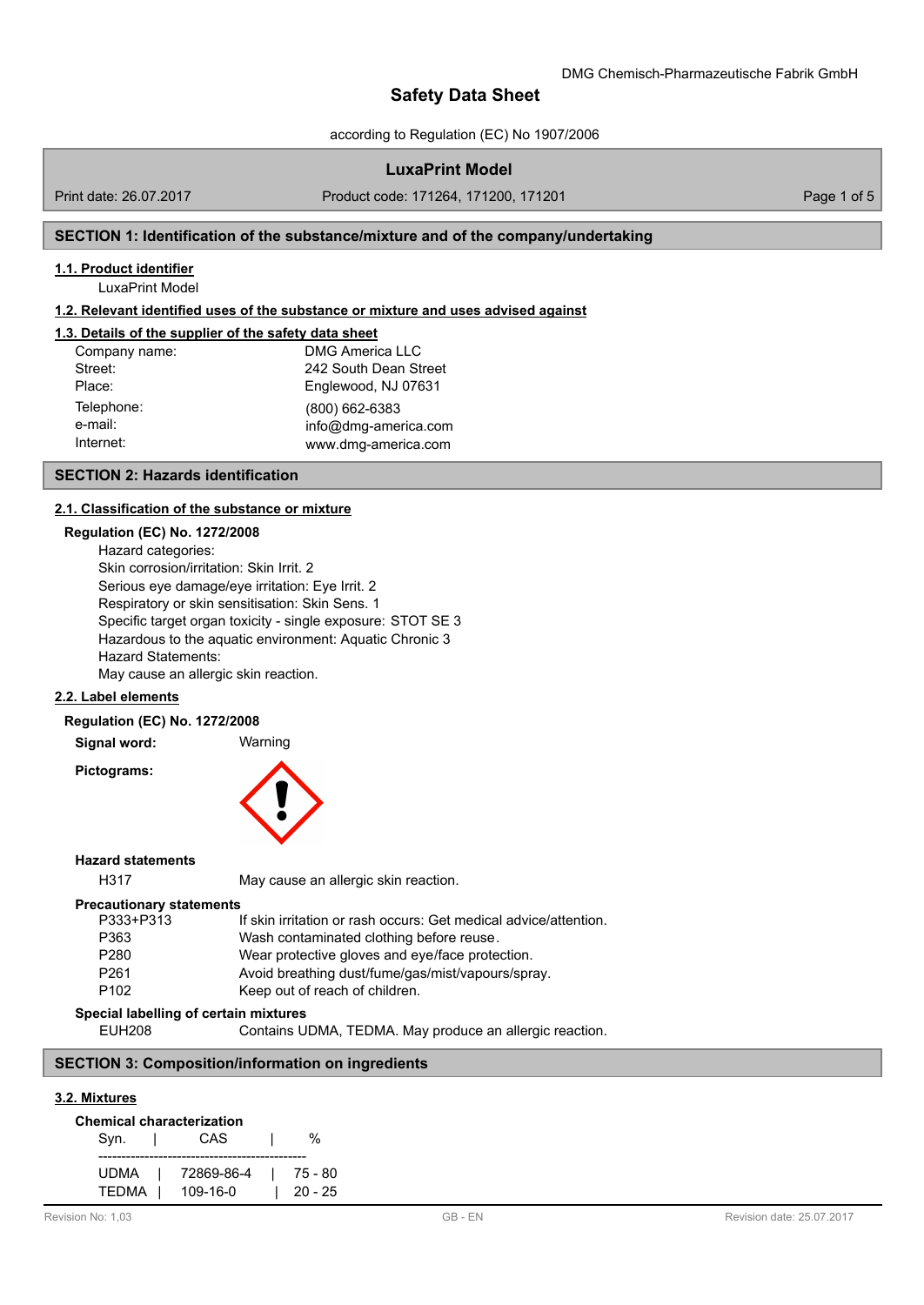according to Regulation (EC) No 1907/2006

# **LuxaPrint Model**

Print date: 26.07.2017 Product code: 171264, 171294, 171200, 171292, 171201, 171293 Page 2 of 5

#### **SECTION 4: First aid measures**

#### **4.1. Description of first aid measures**

#### **After inhalation**

Move victim to fresh air. Put victim at rest and keep warm.

### **After contact with skin**

After contact with skin, wash immediately with: Water and soap.

#### **After contact with eyes**

In case of contact with eyes, rinse immediately with plenty of water and seek medical advice.

#### **After ingestion**

Immediately get medical attention.

### **SECTION 5: Firefighting measures**

#### **5.1. Extinguishing media**

#### **Suitable extinguishing media**

Water fog. Extinguishing powder. Sand. Foam. Carbon dioxide (CO2).

#### **Unsuitable extinguishing media**

High power water jet.

# **5.2. Special hazards arising from the substance or mixture**

COx, NOx

### **SECTION 6: Accidental release measures**

#### **6.1. Personal precautions, protective equipment and emergency procedures**

Wear suitable protective clothing. Provide adequate ventilation.

### **6.2. Environmental precautions**

Do not empty into drains or the aquatic environment.

# **6.3. Methods and material for containment and cleaning up**

Collect mechanically.

### **SECTION 7: Handling and storage**

#### **7.1. Precautions for safe handling**

#### **Advice on safe handling**

Keep container tightly closed. Wear suitable protective clothing and gloves. Avoid contact with eyes.

# **7.2. Conditions for safe storage, including any incompatibilities**

# **Requirements for storage rooms and vessels**

Keep container tightly closed in a cool, well-ventilated place. Store only in original container.

# **SECTION 8: Exposure controls/personal protection**

# **8.1. Control parameters**

# **8.2. Exposure controls**

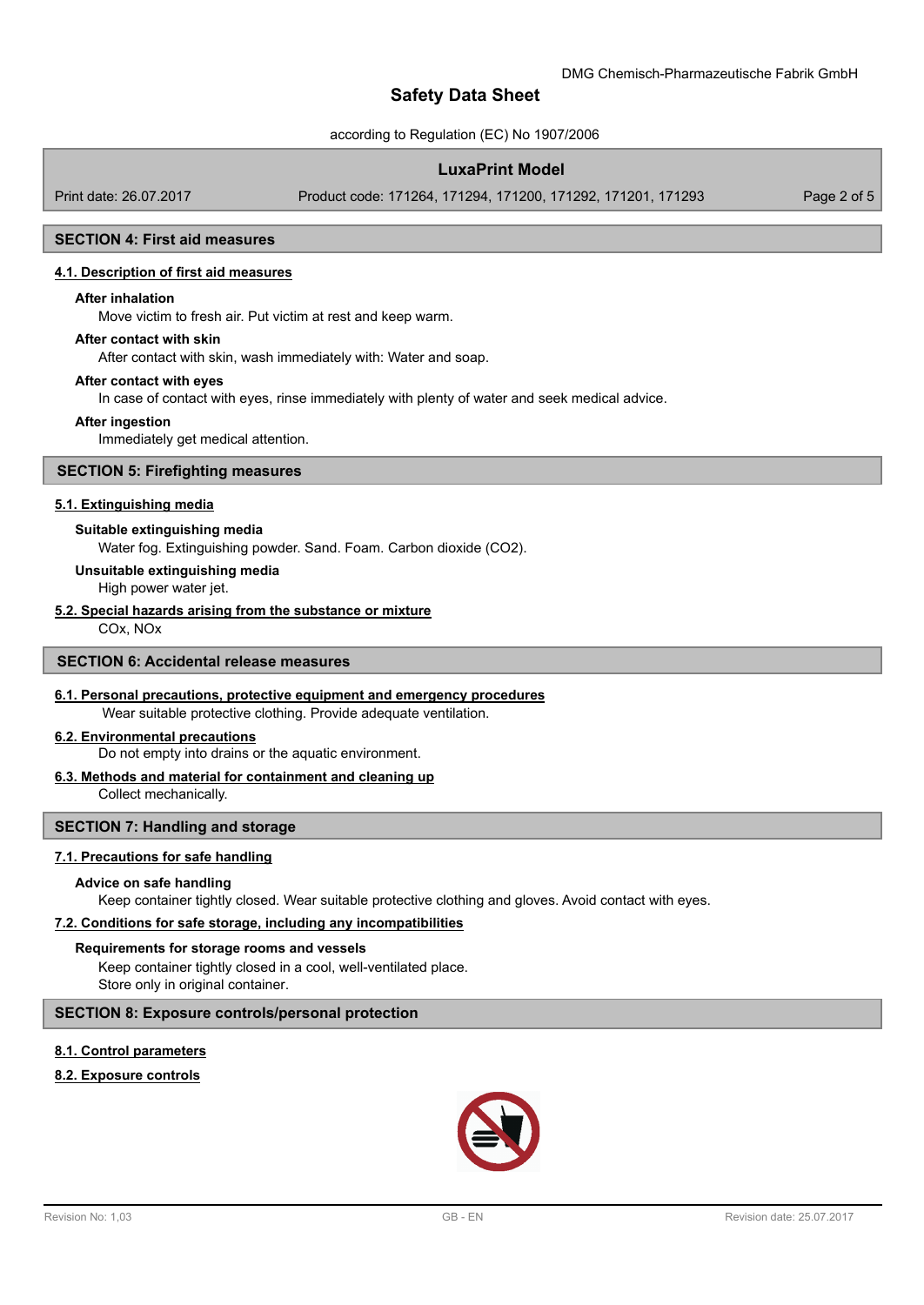### according to Regulation (EC) No 1907/2006

# **LuxaPrint Model**

Print date: 26.07.2017 Product code: 171264, 171294, 171200, 171292, 171201, 171293 Page 3 of 5

#### **Appropriate engineering controls**

Ensure adequate ventilation of the storage area.

#### **Protective and hygiene measures**

When using do not eat or drink.

### **Eye/face protection**

Tightly sealed safety glasses.

#### **Hand protection**

Tested protective gloves are to be worn: Suitable material: NBR (Nitrile rubber).

### **Respiratory protection**

The following must be prevented: inhalation.

### **SECTION 9: Physical and chemical properties**

# **9.1. Information on basic physical and chemical properties**

| Physical state:<br>Colour:               | liquid<br>yellow |                   |                    |
|------------------------------------------|------------------|-------------------|--------------------|
| Odour:                                   | like: ester      |                   |                    |
|                                          |                  |                   | <b>Test method</b> |
| pH-Value:                                |                  | not determined    |                    |
| Changes in the physical state            |                  |                   |                    |
| Melting point:                           |                  | not determined    |                    |
| Initial boiling point and boiling range: |                  | not determined    |                    |
| Sublimation point:                       |                  | not determined    |                    |
| Softening point:                         |                  | not determined    |                    |
| Pour point:                              |                  | not determined    |                    |
| point of decomposition:                  |                  | $>$ 200 °C estim. |                    |
| Flash point:                             |                  | $>$ 100 °C        |                    |
| Lower explosion limits:                  |                  | not determined    |                    |
| Upper explosion limits:                  |                  | not determined    |                    |
| Vapour pressure:                         |                  | not determined    |                    |
| Density (at 20 °C):                      |                  | 1.1 $g/cm3$ calc. |                    |
| Water solubility:<br>(at 20 $°C$ )       |                  | not determined    |                    |
| Vapour density:                          |                  | > 1               |                    |
|                                          |                  |                   |                    |

# **SECTION 10: Stability and reactivity**

## **10.4. Conditions to avoid**

Light. heat.

Decompostion takes place from temperatures above: 200 °C Decomposition under formation of: Acrylate.

# **10.5. Incompatible materials**

Keep away from strong acids, leachates, heavy metal salts and reducing materials.

### **10.6. Hazardous decomposition products**

Can be released in case of fire: Gas / vapours, irritant. (Acrylate., pungent)

## **Further information**

Substances sensitive to light.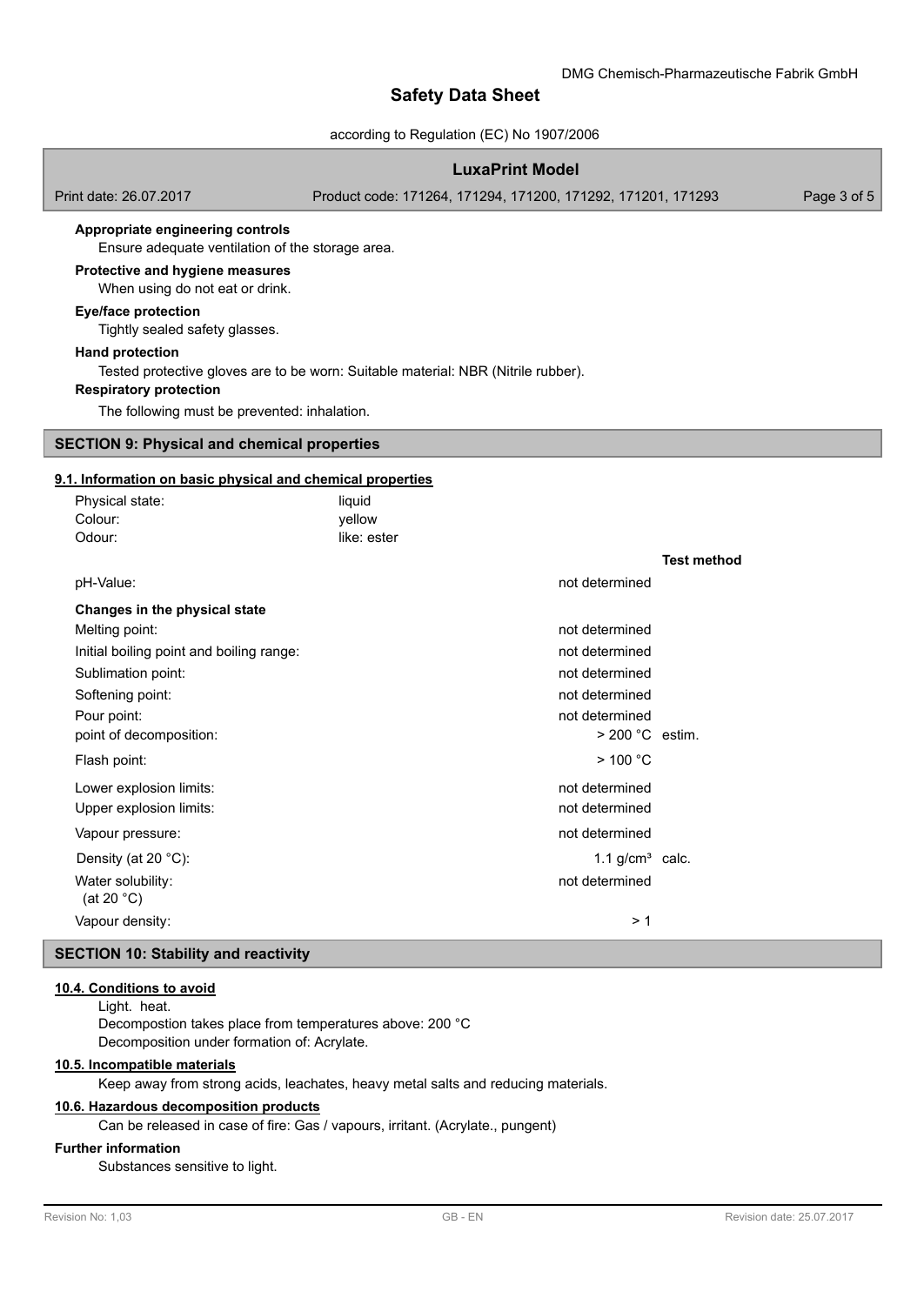according to Regulation (EC) No 1907/2006

# **LuxaPrint Model**

Print date: 26.07.2017 Product code: 171264, 171294, 171200, 171292, 171201, 171293 Page 4 of 5

# **SECTION 11: Toxicological information**

### **11.1. Information on toxicological effects**

### **Acute toxicity**

LD50: Rat. > 4800 mg/kg (calc.)

#### **Irritation and corrosivity**

Frequently or prolonged contact with skin may cause dermal irritation. Irritant effect on the eye:

#### **Sensitising effects**

May cause sensitization by skin contact.

### **Additional information on tests**

Contains Methacrylic esters.: May produce an allergic reaction.

### **SECTION 12: Ecological information**

### **12.1. Toxicity**

Preparation not tested.

### **12.2. Persistence and degradability**

Preparation not tested.

# **12.3. Bioaccumulative potential**

Preparation not tested.

### **12.4. Mobility in soil**

Preparation not tested.

# **12.5. Results of PBT and vPvB assessment**

Preparation not tested.

# **12.6. Other adverse effects**

Preparation not tested.

### **Further information**

Do not empty into drains or the aquatic environment. Leakage into the environment must be prevented.

### **SECTION 13: Disposal considerations**

# **13.1. Waste treatment methods**

# **Advice on disposal**

Can be burnt together with household waste in compliance with official regulations in contact with approved waste disposal companies and with authorities in charge.

Paste: Carry out a burning of harzardous waste according to official regulations .

# **Waste disposal number of waste from residues/unused products**

180106 WASTES FROM HUMAN OR ANIMAL HEALTH CARE AND/OR RELATED RESEARCH (except kitchen and restaurant wastes not arising from immediate health care); wastes from natal care, diagnosis, treatment or prevention of disease in humans; chemicals consisting of or containing hazardous substances

Classified as hazardous waste.

# **SECTION 14: Transport information**

# **14.5. Environmental hazards**

ENVIRONMENTALLY HAZARDOUS: ves